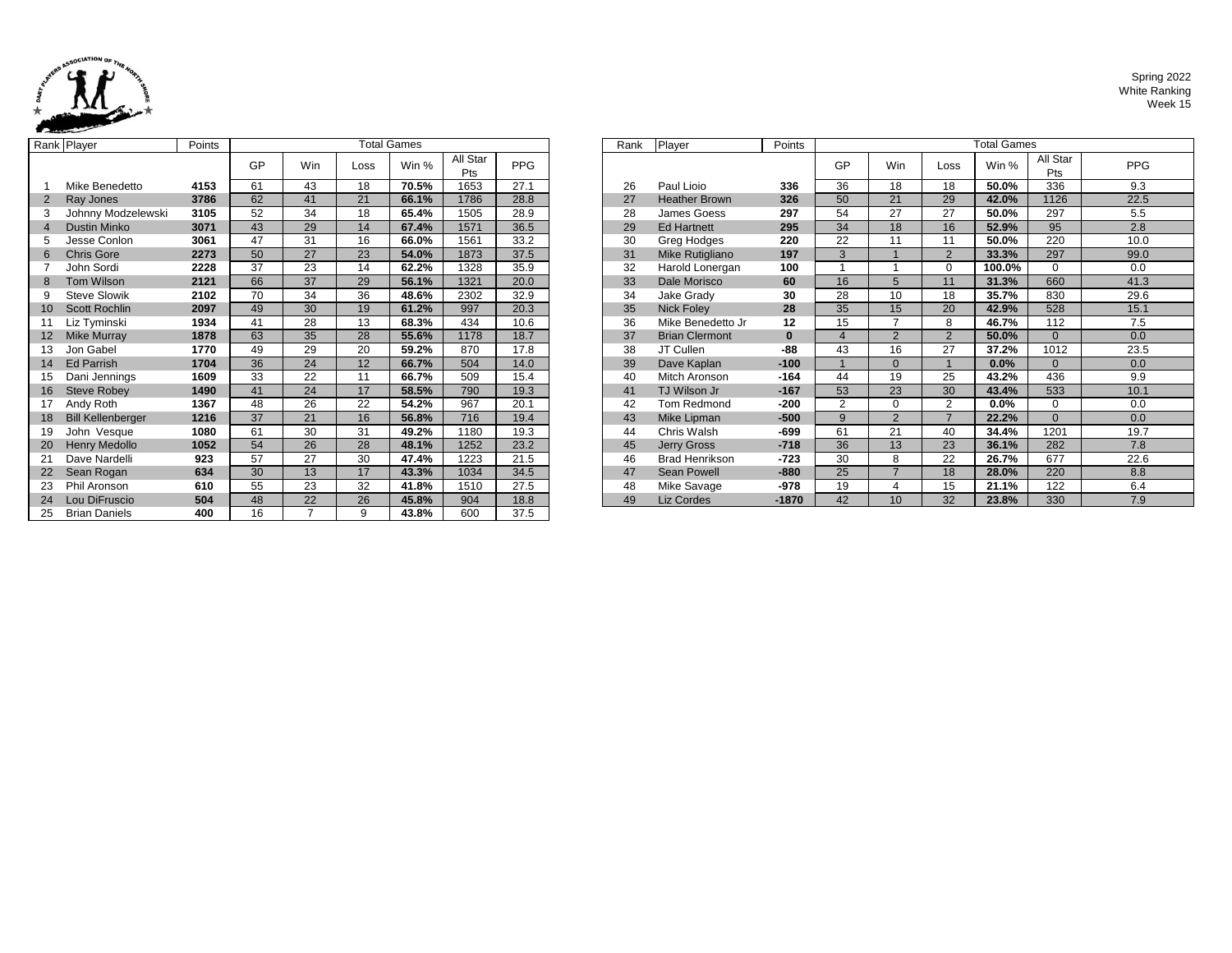

Spring 2022 White Win-Loss Record Week 15

|        |                      |                     | 401            |                | 301 D/I        |                | <b>Single Cricket</b> |                | 501 D/I        |                | <b>Double Cricket</b> |                  | <u>601</u>      |   | <u>Total</u>             |    |     |
|--------|----------------------|---------------------|----------------|----------------|----------------|----------------|-----------------------|----------------|----------------|----------------|-----------------------|------------------|-----------------|---|--------------------------|----|-----|
|        | <b>Player</b>        | <u>Team</u>         | W              |                | W              |                | <u>W</u>              |                | <u>W</u>       |                | <u>w</u>              |                  | W               |   | $\underline{\mathsf{w}}$ |    |     |
|        | Mike Benedetto       | Laurel <sub>3</sub> |                |                | $\Omega$       |                |                       |                | 16             |                | 19                    |                  |                 |   | 43                       | 18 | 70% |
|        | 2 Liz Tyminski       | HVT <sub>3</sub>    |                | 6              | 13             |                |                       | $\mathbf{0}$   | $\overline{0}$ |                |                       | $\mathbf{0}$     |                 |   | 28                       | 13 | 68% |
|        | Dustin Minko         | HVT <sub>3</sub>    |                |                |                |                | 3                     | $\Omega$       | 9              |                | 13                    | $\boldsymbol{4}$ | 3               | 5 | 29                       | 14 | 67% |
|        | Ed Parrish           | <b>Beach Pub</b>    | $\mathbf{0}$   |                |                |                | 5                     | $\overline{2}$ | 3              | 3              | 3                     | 3                | 6               | 2 | 24                       | 12 | 67% |
|        | Dani Jennings        | Laurel 3            | 10             | 3              |                |                | $\sim$                |                |                |                | 0                     |                  |                 |   | 22                       | 11 | 67% |
|        | 6 Ray Jones          | Laurel 3            | $\mathbf{0}$   | $\overline{0}$ | $\overline{2}$ | $\Omega$       | 8                     | 8              |                |                | 19                    | 9                | $\mathcal{B}$   |   | 41                       | 21 | 66% |
|        | Jesse Conlon         | Beach Pub           |                |                | 0              |                |                       | $\Omega$       | 10             |                | 15                    | 9                |                 |   | 31                       | 16 | 66% |
|        | Johnny Modzelewski   | <b>Beach Pub</b>    |                | $\overline{0}$ | $\mathbf{0}$   |                | $\mathbf{0}$          | $\overline{2}$ | 14             |                | 16                    | 7                | $\mathcal{B}$   |   | 34                       | 18 | 65% |
|        | John Sordi           | Beach Pub           |                | 0              | 2              |                | 10                    | 5              |                | $\Omega$       | 10                    | 5                |                 |   | 23                       | 14 | 62% |
|        | 10 Scott Rochlin     | <b>Beach Pub</b>    | 5              | 4              | 9              | 3              | $\mathbf{0}$          | $\overline{2}$ | 6 <sup>1</sup> |                | 5                     | 2                | $5\overline{5}$ | 4 | 30                       | 19 | 61% |
| 11     | Jon Gabel            | Laurel <sub>3</sub> |                | $\Omega$       | $\overline{2}$ |                | 5                     | 4              |                |                | 8                     | 8                |                 | 3 | 29                       | 20 | 59% |
|        | 12 Steve Robey       | HVT <sub>3</sub>    | $\mathbf{0}$   |                | 2              | $\Omega$       | 9                     | 6              |                | $\overline{2}$ | 9                     | $\overline{7}$   | $\Omega$        |   | 24                       | 17 | 59% |
|        | 13 Bill Kellenberger | Laurel 3            |                | 2              | 6              |                |                       | 3              |                |                | 2                     | $\overline{2}$   |                 |   | 21                       | 16 | 57% |
|        | 14 Tom Wilson        | JT Carringtons 1    | $\mathbf{0}$   |                | 5              | $\overline{2}$ |                       | $\overline{0}$ | 12             | 14             | 13                    | 9                | 6               | 3 | 37                       | 29 | 56% |
|        | 15 Mike Murray       | J T Carringtons 1   |                | 0              | 0              |                | 11                    | 3              | 6              | 6              | 14                    | 15               |                 | 3 | 35                       | 28 | 56% |
|        | 16 Andy Roth         | HVT <sub>3</sub>    | 6              | 3              | 6              | 5              | $\mathbf{0}$          |                | 6              |                | $\overline{4}$        | 2                |                 |   | 26                       | 22 | 54% |
|        | 17 Chris Gore        | HVT <sub>3</sub>    |                | $\Omega$       | 0              |                |                       | 5              |                |                | 12                    | 11               |                 |   | 27                       | 23 | 54% |
|        | 18 Ed Hartnett       | <b>Beach Pub</b>    | $\overline{2}$ | 2              | $\overline{2}$ | 6              |                       | $\overline{2}$ |                | 3              | 6                     | 2                | $\overline{4}$  |   | 18                       | 16 | 53% |
| 19     | James Goess          | HVT <sub>3</sub>    |                |                |                |                | ◠                     |                |                | 6              | 10                    | 9                |                 | 6 | 27                       | 27 | 50% |
| $19-1$ | Paul Lioio           | HVT <sub>3</sub>    |                | $\Omega$       |                |                | 3                     |                |                |                |                       | 3                |                 |   | 18                       | 18 | 50% |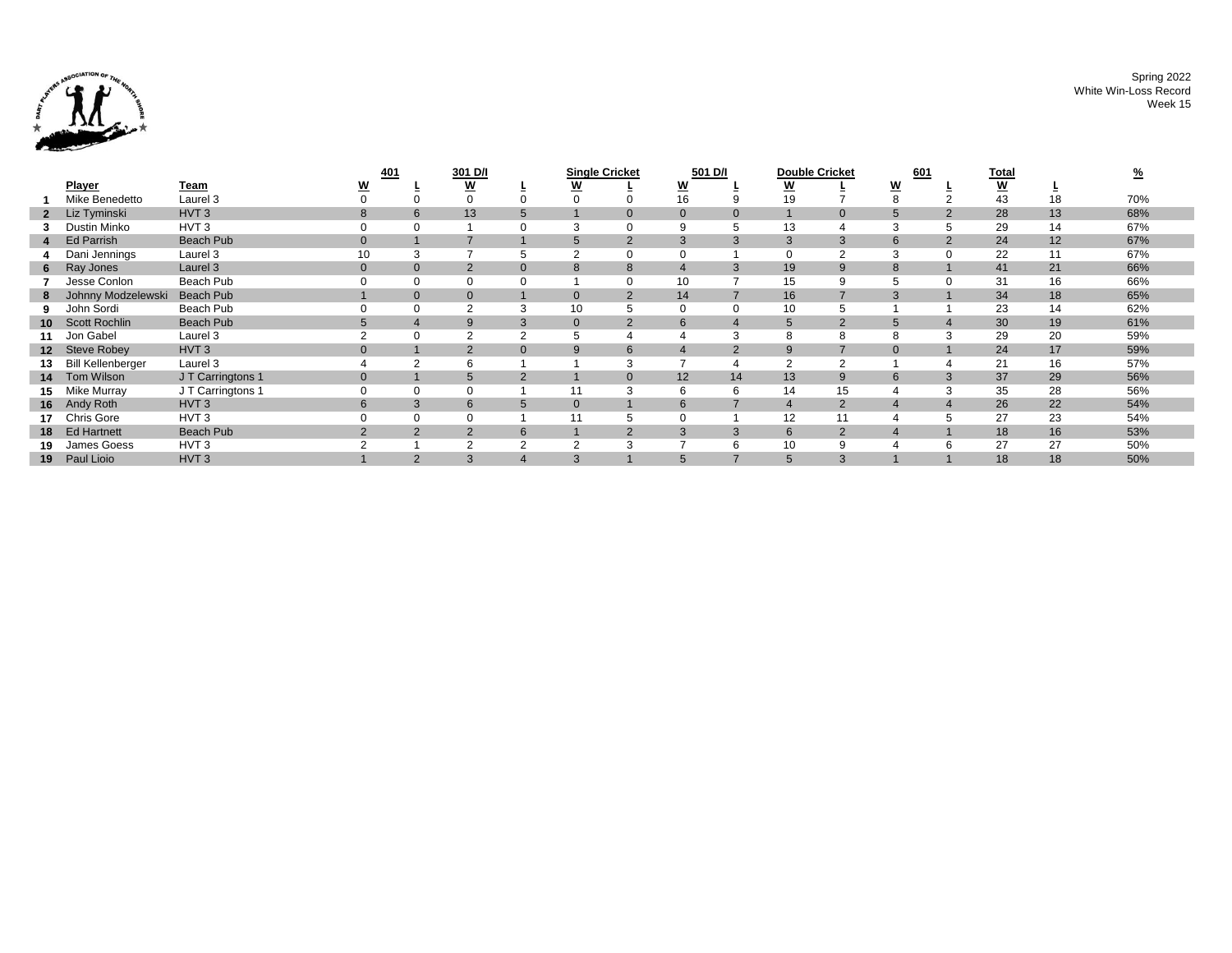

Brad Henrikson Qualified Chris Walsh c<sub>aptain</sub> Qualified Jake Grady Qualified Ed Hartnett Co-Captain Qualified Henry Medollo Qualified John Vesque Qualified Ed Parrish **Ed Parrish Cualified** Gualified Jerry Gross **Cualified Gualified** JT Cullen Cualified Qualified Jesse Conlon Qualified Liz Cordes Co-Captain Qualified Lou DiFruscio Co-Captain Qualified Johnny Modzelewski Captain Qualified Steve Slowik Qualified Mitch Aronson Captain Qualified Scott Rochlin **Submer Contained Mike Lipman** Not Qualified Phil Aronson and Qualified Qualified Sean Rogan **Subset Constructs Constructs Constructs** Tom Redmond Not Qualified Dale Morisco Cualified Qualified John Sordi Not Qualified Greg Hodges Not Qualified Brian Daniels Not Qualified Brian Daniels Not Qualified Joe Guidarell Not Qualified John Murphy Not Qualified Anthony Palazzolo Not Qualified

## **Beach Pub Games Needed Checkers 1 Games Needed Checkers 2 Games Needed**

Matt Simonetti **Not Qualified** Brian Clermont Not Qualified

Spring 2022 White Qualification Week 15

# **HVT 3 Games Needed J T Carringtons 1 Games Needed Laurel 3 Games Needed** Andy Roth **Canadia Constructs Constructs Constructs** Dave Nardelli **Constructs Qualified** Bill Kellenberger and Qualified Chris Gore **Gore Constant Constant Constant Communism** Co-Captain Qualified Chris Gore Dani Jennings Qualified Dustin Minko **Co-Captain Qualified** Sean Powell Gualified Qualified Jon Gabel Gualified Qualified James Goess Captain Qualified TJ Wilson Jr Qualified Mike Benedetto Co-Captain Qualified Liz Tyminski Qualified Tom Wilson Captain Qualified Nick Foley Qualified Steve Robey Qualified Heather Brown Qualified Ray Jones Captain Qualified Paul Lioio **Cance Accide Contract Contract Contract** Cualified Mike Savage Cualified Qualified

Harold Lonergan **Not Cualified** Peter Bechhoff Not Qualified Billy Bootz Not Qualified Not Qualified Dave Kaplan Not Qualified **Note Apple 2018** Not Qualified And Allen Controller Mike Benedetto Jr Not Qualified

Mike Rutigliano Not Qualified